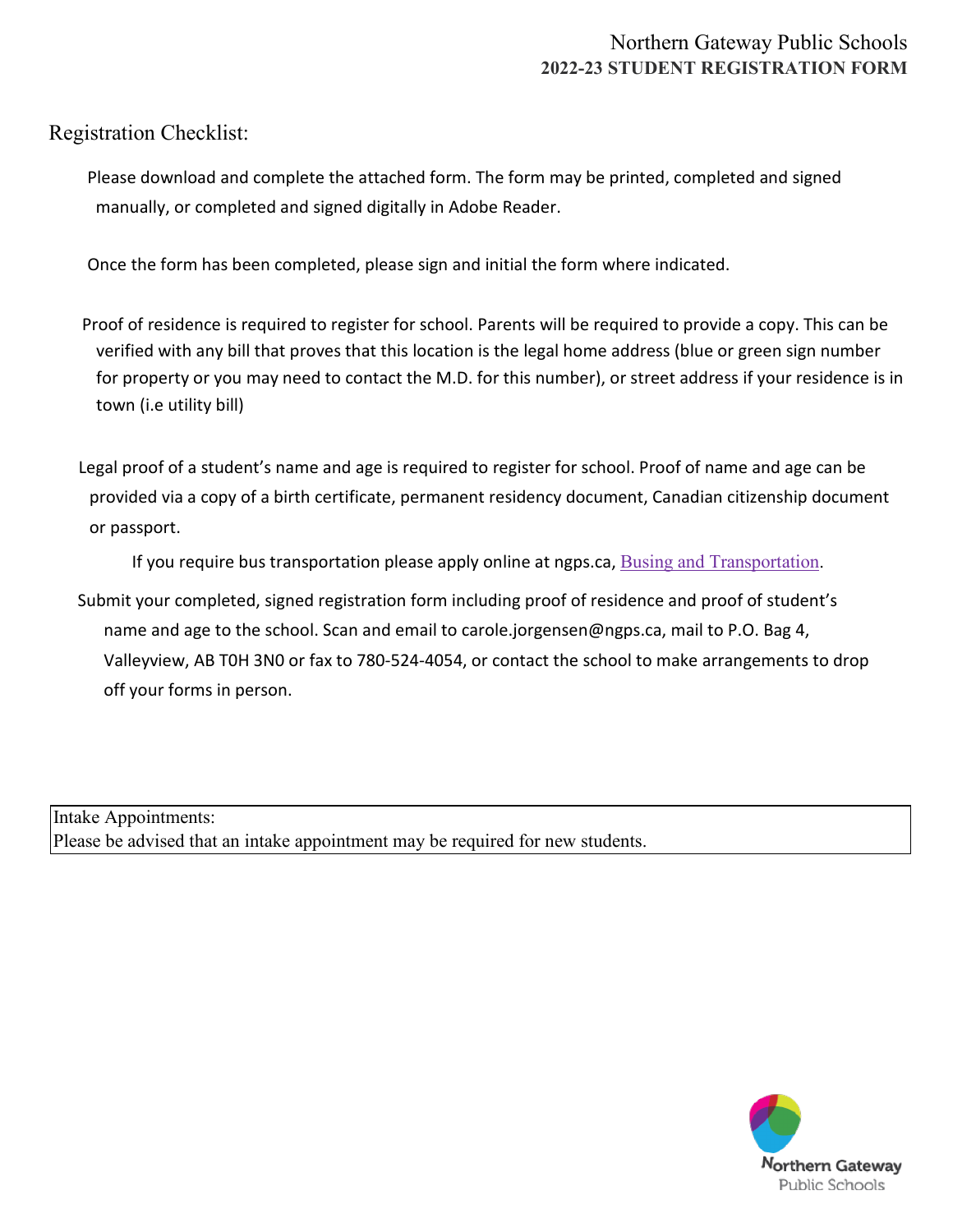



## **2022/2023 Kindergarten Registration For students who turn 5 on or before Dec. 31, 2022**

**Please number your tentative choices in order of preference**

orthern Gateway

Public Schools

Tuesday Thursday every other Friday – 3 Days a Week

Monday to Friday - 5 Days a Week

Annual Technology Fee of \$32.00 for 5 Day Program Annual Technology Fee of \$16.00 for 2-3 Day Program

| <b>Siblings Names:</b>                 | <b>Year of Birth:</b> |
|----------------------------------------|-----------------------|
|                                        |                       |
|                                        |                       |
| Birth Certificate or Passport Provided | Schoolcash Online     |
|                                        |                       |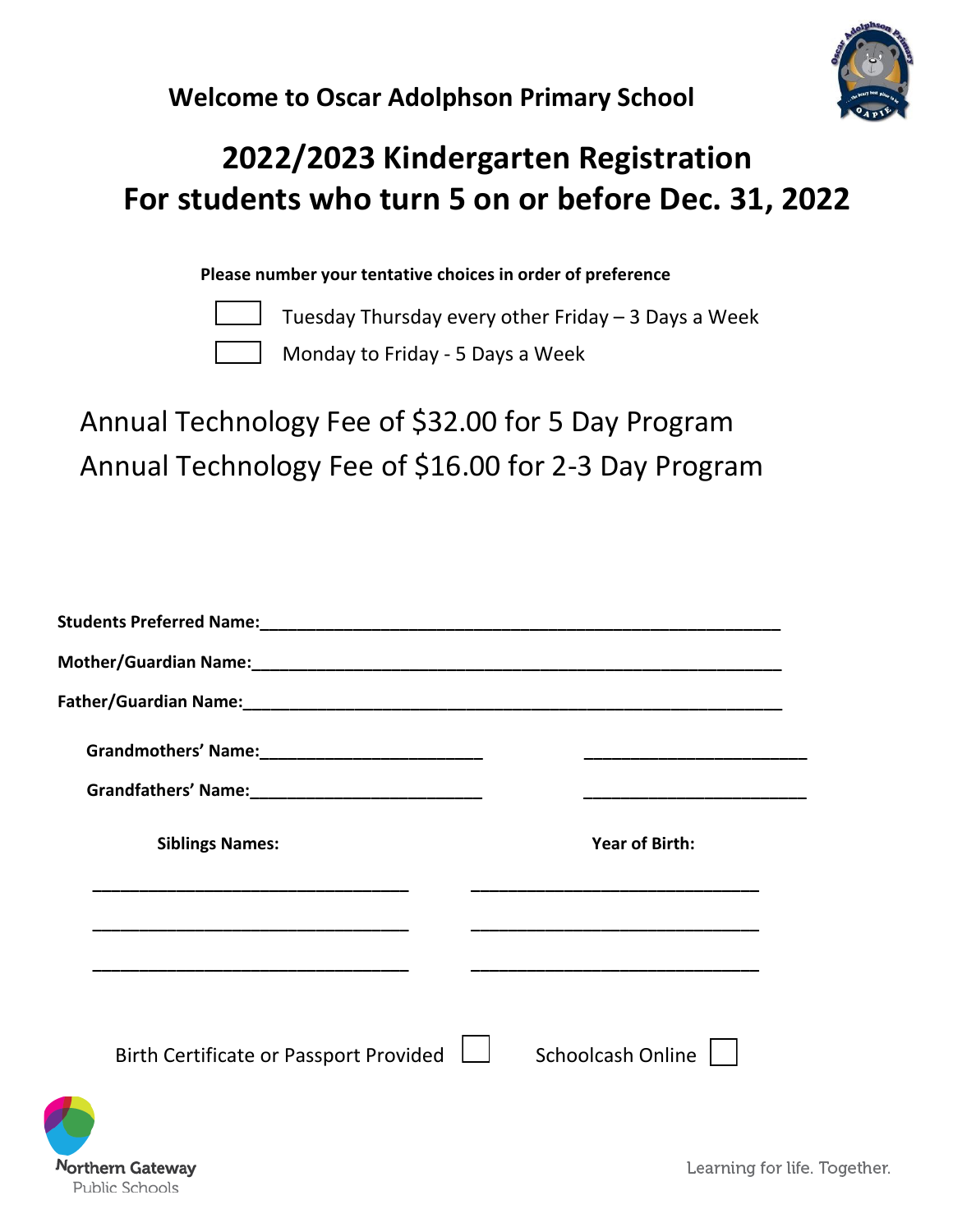## **STUDENT REGISTRATION 2022-23**

## **PLEASE READ THIS INFORMATION BEFORE COMPLETING THE REGISTRATION FORM**

This registration form is a legal document. Before a student can be registered by a school, a student registration form must be completed in its entirety and signed by the parent/legal guardian or by the student (if living independently). The student registration form is used to enroll a student who is new to Northern Gateway Public Schools, who is returning to the division, or who is transferring to a school within the division. A student cannot be registered without a copy of a legal document (birth certificate, permanent residency document, Canadian citizenship document, or passport) that provides proof of legal name and age.

| <b>OFFICE USE ONLY</b><br>Student ID #                                                                                                                                                                                                                                                         |         |                               |            |                                                                 |      | ASN # (9 digits                                                     |                         |             |             |                   |                                                                                              |  |
|------------------------------------------------------------------------------------------------------------------------------------------------------------------------------------------------------------------------------------------------------------------------------------------------|---------|-------------------------------|------------|-----------------------------------------------------------------|------|---------------------------------------------------------------------|-------------------------|-------------|-------------|-------------------|----------------------------------------------------------------------------------------------|--|
|                                                                                                                                                                                                                                                                                                |         |                               |            |                                                                 |      |                                                                     |                         |             |             |                   |                                                                                              |  |
| School<br>Grade<br>Room<br>Date of Registration (MM/DD/YYYY<br>A copy of the following is attached: Birth Certificate Residency Document<br>Canadian Citizenship Document<br>Passport                                                                                                          |         |                               |            |                                                                 |      |                                                                     |                         |             |             |                   |                                                                                              |  |
|                                                                                                                                                                                                                                                                                                |         |                               |            |                                                                 |      |                                                                     |                         |             |             |                   |                                                                                              |  |
| If applicable, a copy of the legal guardianship/custody order is attached: $\blacksquare$ Yes $\blacksquare$ No                                                                                                                                                                                |         |                               |            |                                                                 |      |                                                                     |                         |             |             |                   |                                                                                              |  |
| Print the student's legal surname (last name) and given name(s) below. These are the names on the student's birth certificate or adoption papers. If the<br><b>STUDENT INFORMATION</b><br>student uses a different first name, there is a space at the end of this section for preferred name. |         |                               |            |                                                                 |      |                                                                     |                         |             |             |                   |                                                                                              |  |
| Date of Birth (MM/DD/YYYY)<br>Student's Legal Last Name                                                                                                                                                                                                                                        |         |                               |            |                                                                 |      |                                                                     |                         |             |             |                   |                                                                                              |  |
| Student's Legal First Name                                                                                                                                                                                                                                                                     |         |                               |            |                                                                 |      |                                                                     |                         | Grade Level |             |                   |                                                                                              |  |
| Student's Legal Middle Name(s)                                                                                                                                                                                                                                                                 |         |                               |            |                                                                 |      |                                                                     |                         |             |             |                   | Language Spoken at Home (if other than English)                                              |  |
| Student's Preferred First Name                                                                                                                                                                                                                                                                 |         |                               |            |                                                                 |      |                                                                     |                         | Gender      | $\Box$ Male | $\Box$ Female     | □ Unspecified                                                                                |  |
| <b>Student Citizenship or Immigrant Status</b>                                                                                                                                                                                                                                                 |         |                               |            |                                                                 |      |                                                                     |                         |             |             |                   |                                                                                              |  |
| □ Canadian Citizen                                                                                                                                                                                                                                                                             |         | □ Child of Canadian Citizen   |            |                                                                 |      |                                                                     |                         |             |             |                   | $\Box$ Child of individual lawfully permitted to Canada for permanent or temporary residence |  |
| □ Lawfully admitted to Canada for permanent residence                                                                                                                                                                                                                                          |         |                               |            |                                                                 |      | International student (parent/guardian residing in another country) |                         |             |             |                   |                                                                                              |  |
| Phone Numbers (with area code)<br>Home Phone                                                                                                                                                                                                                                                   |         |                               |            |                                                                 |      | Cell Phone                                                          |                         |             |             |                   |                                                                                              |  |
| <b>Siblings</b>                                                                                                                                                                                                                                                                                |         |                               |            |                                                                 |      |                                                                     |                         |             |             |                   |                                                                                              |  |
| Last Name                                                                                                                                                                                                                                                                                      |         |                               | First Name |                                                                 |      |                                                                     |                         | School      |             |                   | Age                                                                                          |  |
| Last Name                                                                                                                                                                                                                                                                                      |         |                               | First Name |                                                                 |      | School                                                              |                         |             |             | Age               |                                                                                              |  |
| Last Name                                                                                                                                                                                                                                                                                      |         |                               | First Name |                                                                 |      |                                                                     |                         | School      | Age         |                   |                                                                                              |  |
| <b>Town Residence Address</b>                                                                                                                                                                                                                                                                  |         |                               |            |                                                                 |      |                                                                     |                         |             |             |                   |                                                                                              |  |
| Unit Number<br>House Number                                                                                                                                                                                                                                                                    |         | <b>Street Name</b>            |            | Street Type                                                     | Town | Province                                                            |                         | Postal Code |             |                   |                                                                                              |  |
| <b>Rural Legal Land Description</b>                                                                                                                                                                                                                                                            |         |                               |            |                                                                 |      |                                                                     |                         |             |             |                   |                                                                                              |  |
| $\Box$ NE $\Box$ NW                                                                                                                                                                                                                                                                            | Section |                               |            | Township                                                        |      |                                                                     | Range                   |             |             | W <sub>5</sub>    |                                                                                              |  |
| $\square$ SE $\square$ SW<br>Subdivision                                                                                                                                                                                                                                                       |         |                               |            | Lot                                                             |      | Block                                                               |                         |             |             | Plan              |                                                                                              |  |
|                                                                                                                                                                                                                                                                                                |         |                               |            |                                                                 |      |                                                                     |                         |             |             |                   |                                                                                              |  |
| Rural Address Sign Number                                                                                                                                                                                                                                                                      |         |                               |            |                                                                 |      |                                                                     |                         |             |             |                   |                                                                                              |  |
| Mailing Address (if different than student's residence)                                                                                                                                                                                                                                        |         |                               |            |                                                                 |      |                                                                     |                         |             |             |                   |                                                                                              |  |
| Address or P.O. Box                                                                                                                                                                                                                                                                            |         |                               |            | Town                                                            |      |                                                                     | Postal Code<br>Province |             |             |                   |                                                                                              |  |
| <b>School History</b>                                                                                                                                                                                                                                                                          |         |                               |            |                                                                 |      |                                                                     |                         |             |             |                   |                                                                                              |  |
| Has the student ever registered with NGPS?                                                                                                                                                                                                                                                     |         | $\square$ Yes<br>$\square$ No |            |                                                                 |      | Previous NGPS School                                                |                         |             |             |                   |                                                                                              |  |
| Previous Non-NGPS School Attended<br>Previous School Phone Number                                                                                                                                                                                                                              |         |                               |            | Previous School District<br>Previous School Province or Country |      |                                                                     |                         |             |             |                   |                                                                                              |  |
| Medical Information (This information could be crucial to the well-being of the student, although we understand this information is optional)                                                                                                                                                  |         |                               |            |                                                                 |      |                                                                     |                         |             |             |                   |                                                                                              |  |
| Are there any serious medical conditions about which you wish the school to be aware? Please indicate below.                                                                                                                                                                                   |         |                               |            |                                                                 |      |                                                                     |                         |             |             | <b>AHC Number</b> |                                                                                              |  |
| $\Box$ Diabetes $\Box$ Diabetes $\Box$ Diabetes $\Box$ Diabetes $\Box$ Diabetes $\Box$ Diabetes $\Box$ Diabetes $\Box$ Diabetes $\Box$ Diabetes $\Box$ Diabetes $\Box$ Diabetes $\Box$ Diabetes $\Box$ Diabetes $\Box$ Diabetes $\Box$ Diabetes $\Box$ Diabet                                  |         |                               |            |                                                                 |      |                                                                     |                         |             |             |                   |                                                                                              |  |
| Medical Notes (If more space is required, please attach additional notes)                                                                                                                                                                                                                      |         |                               |            |                                                                 |      |                                                                     |                         |             |             |                   |                                                                                              |  |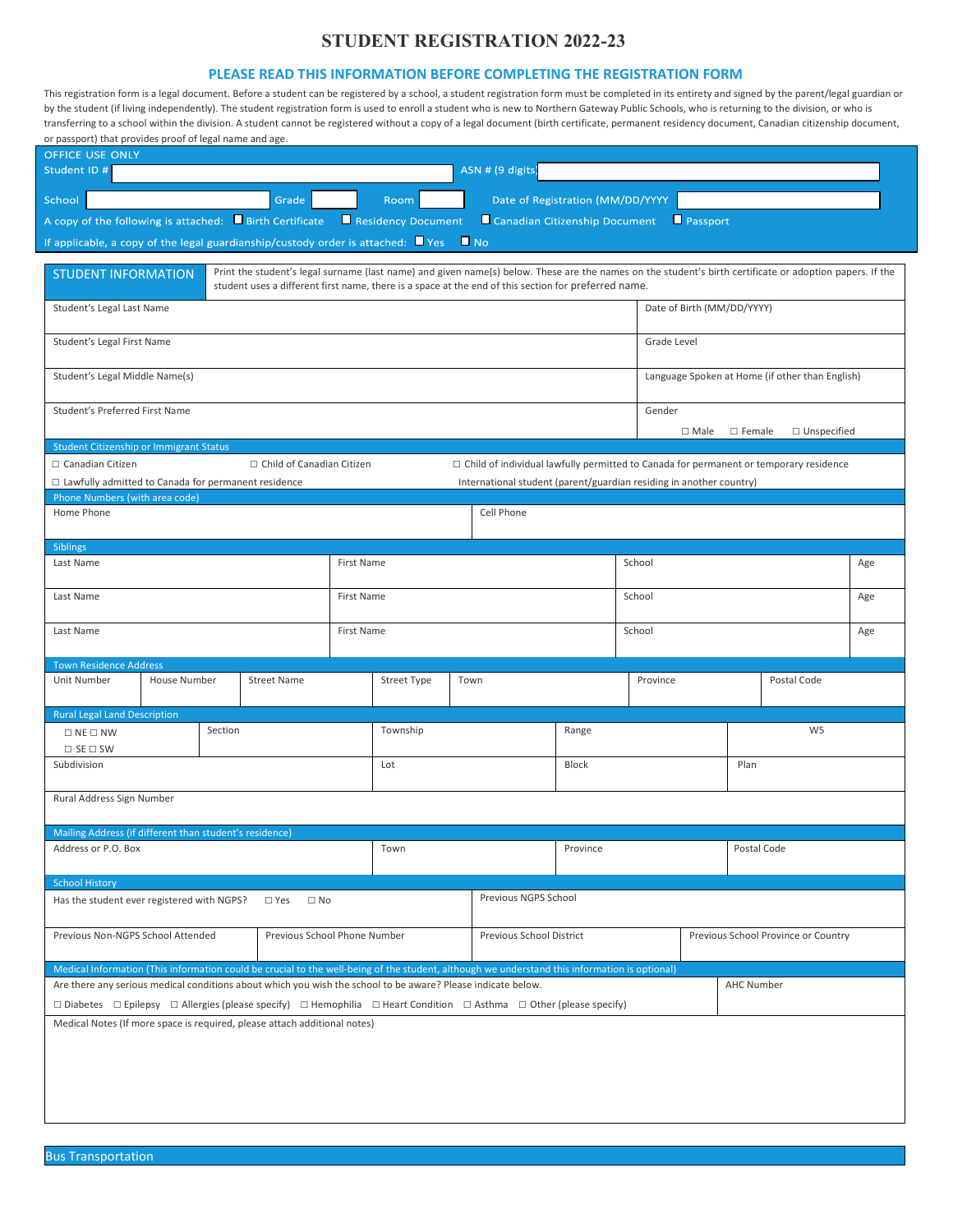|                    | 888-785-3396.<br>Proof of Residence is required i.e. Utility bill.                                                                                                                    | Will the student require transportation on a Northern Gateway Public Schools' bus? $\Box$ Yes |                       | $\Box$ No                 |                         | For information on student transportation and/or to apply for busing please visit ngps.ca, Busing and Transportation or contact the Transportation Department at transportation@ngps.ca or 1-                                                                                                                    |                |  |  |  |
|--------------------|---------------------------------------------------------------------------------------------------------------------------------------------------------------------------------------|-----------------------------------------------------------------------------------------------|-----------------------|---------------------------|-------------------------|------------------------------------------------------------------------------------------------------------------------------------------------------------------------------------------------------------------------------------------------------------------------------------------------------------------|----------------|--|--|--|
|                    | PARENT/GUARDIAN<br><b>INFORMATION</b>                                                                                                                                                 | Act.                                                                                          |                       |                           |                         | Please identify each of the legal guardian(s) for the child being enrolled. The legal guardian is the parent or person legally appointed as guardian as defined<br>in the Family Law Act, Corrections Act, Corrections and Conditional Release Act, Young Offenders Act, or Child, Youth, and Family Enhancement |                |  |  |  |
|                    | Relationship to Student                                                                                                                                                               |                                                                                               |                       |                           |                         |                                                                                                                                                                                                                                                                                                                  |                |  |  |  |
| UARDIAN            | Last Name                                                                                                                                                                             |                                                                                               |                       |                           |                         |                                                                                                                                                                                                                                                                                                                  |                |  |  |  |
|                    | First Name                                                                                                                                                                            |                                                                                               |                       | Mr., Mrs., Ms., Dr., etc. |                         |                                                                                                                                                                                                                                                                                                                  |                |  |  |  |
|                    | Phone Numbers (with area code)<br>Home Phone<br><b>Business Phone</b>                                                                                                                 |                                                                                               |                       |                           |                         |                                                                                                                                                                                                                                                                                                                  |                |  |  |  |
|                    | Cell Phone                                                                                                                                                                            |                                                                                               |                       |                           |                         |                                                                                                                                                                                                                                                                                                                  |                |  |  |  |
| FIRSTLEGALPARENT/G |                                                                                                                                                                                       |                                                                                               |                       |                           | <b>Email Address</b>    |                                                                                                                                                                                                                                                                                                                  |                |  |  |  |
|                    | <b>Town Residence Address</b>                                                                                                                                                         | Does the student reside with this individual? $\Box$ Yes $\Box$ No                            |                       |                           |                         | If address is different than the student's, please complete the section below.                                                                                                                                                                                                                                   |                |  |  |  |
|                    | <b>Street Address</b>                                                                                                                                                                 |                                                                                               |                       | Town                      |                         | Province                                                                                                                                                                                                                                                                                                         | Postal Code    |  |  |  |
|                    | <b>Rural Legal Land Description</b><br>$\Box$ NE<br>$\Box$ NW                                                                                                                         | Section                                                                                       |                       | Township                  |                         | Range                                                                                                                                                                                                                                                                                                            | W <sub>5</sub> |  |  |  |
|                    | $\Box$ SE<br>$\square$ SW<br>Subdivision                                                                                                                                              |                                                                                               |                       | Lot                       |                         | <b>Block</b>                                                                                                                                                                                                                                                                                                     | Plan           |  |  |  |
|                    |                                                                                                                                                                                       |                                                                                               |                       |                           |                         |                                                                                                                                                                                                                                                                                                                  |                |  |  |  |
|                    | Rural Address Sign Number                                                                                                                                                             |                                                                                               |                       |                           |                         |                                                                                                                                                                                                                                                                                                                  |                |  |  |  |
|                    | Address or P.O. Box                                                                                                                                                                   | Mailing Address (if different than student's residence)                                       |                       | Town                      |                         | Province                                                                                                                                                                                                                                                                                                         | Postal Code    |  |  |  |
|                    | Relationship to Student                                                                                                                                                               |                                                                                               |                       |                           |                         |                                                                                                                                                                                                                                                                                                                  |                |  |  |  |
|                    | Last Name                                                                                                                                                                             |                                                                                               |                       |                           |                         |                                                                                                                                                                                                                                                                                                                  |                |  |  |  |
|                    | First Name                                                                                                                                                                            |                                                                                               |                       |                           |                         | Mr., Mrs., Ms., Dr., etc.                                                                                                                                                                                                                                                                                        |                |  |  |  |
|                    | Phone Numbers (with area code)                                                                                                                                                        |                                                                                               |                       |                           |                         |                                                                                                                                                                                                                                                                                                                  |                |  |  |  |
| PARENT/GUARDIAN    | Home Phone                                                                                                                                                                            |                                                                                               |                       |                           | <b>Business Phone</b>   |                                                                                                                                                                                                                                                                                                                  |                |  |  |  |
|                    | Cell Phone                                                                                                                                                                            |                                                                                               |                       |                           | <b>Email Address</b>    |                                                                                                                                                                                                                                                                                                                  |                |  |  |  |
| LEGAL              | Does the student reside with this individual? $\Box$ Yes $\Box$ No<br>If address is different than the student's, please complete the section below.<br><b>Town Residence Address</b> |                                                                                               |                       |                           |                         |                                                                                                                                                                                                                                                                                                                  |                |  |  |  |
|                    | <b>Street Address</b>                                                                                                                                                                 |                                                                                               |                       | Town                      |                         | Province                                                                                                                                                                                                                                                                                                         | Postal Code    |  |  |  |
| SECOND             | <b>Rural Legal Land Description</b>                                                                                                                                                   |                                                                                               |                       |                           |                         |                                                                                                                                                                                                                                                                                                                  |                |  |  |  |
|                    | $\Box$ NE<br>$\Box$ NW $\Box$<br>Section                                                                                                                                              |                                                                                               |                       | Township                  |                         | Range                                                                                                                                                                                                                                                                                                            | W <sub>5</sub> |  |  |  |
|                    | $\Box$ SE<br>SW<br>Subdivision                                                                                                                                                        |                                                                                               | Lot                   |                           | Block                   | Plan                                                                                                                                                                                                                                                                                                             |                |  |  |  |
|                    | Rural Address Sign Number                                                                                                                                                             |                                                                                               |                       |                           |                         |                                                                                                                                                                                                                                                                                                                  |                |  |  |  |
|                    |                                                                                                                                                                                       | Mailing Address (if different than student's residence)                                       |                       |                           |                         |                                                                                                                                                                                                                                                                                                                  |                |  |  |  |
|                    | Address or P.O. Box<br>Town                                                                                                                                                           |                                                                                               |                       |                           |                         | Province                                                                                                                                                                                                                                                                                                         | Postal Code    |  |  |  |
|                    | <b>EMERGENCY CONTACTS</b>                                                                                                                                                             | quickly respond to an emergency situation if the parent or guardian is unavailable.           |                       |                           |                         | An emergency contact person is someone who resides in the vicinity of the school, other than the student's parent or guardian, who can be called upon to                                                                                                                                                         |                |  |  |  |
|                    | Emergency Contact #1                                                                                                                                                                  |                                                                                               |                       |                           | Relationship to Student |                                                                                                                                                                                                                                                                                                                  |                |  |  |  |
|                    | Home Phone                                                                                                                                                                            |                                                                                               | <b>Business Phone</b> |                           |                         | Cell Phone                                                                                                                                                                                                                                                                                                       |                |  |  |  |
|                    | Emergency Contact #2                                                                                                                                                                  |                                                                                               |                       |                           | Relationship to Student |                                                                                                                                                                                                                                                                                                                  |                |  |  |  |
|                    | Home Phone                                                                                                                                                                            |                                                                                               | <b>Business Phone</b> |                           |                         | Cell Phone                                                                                                                                                                                                                                                                                                       |                |  |  |  |
|                    | <b>Guardianship Rights and Student Protection</b>                                                                                                                                     |                                                                                               |                       |                           |                         |                                                                                                                                                                                                                                                                                                                  |                |  |  |  |

٦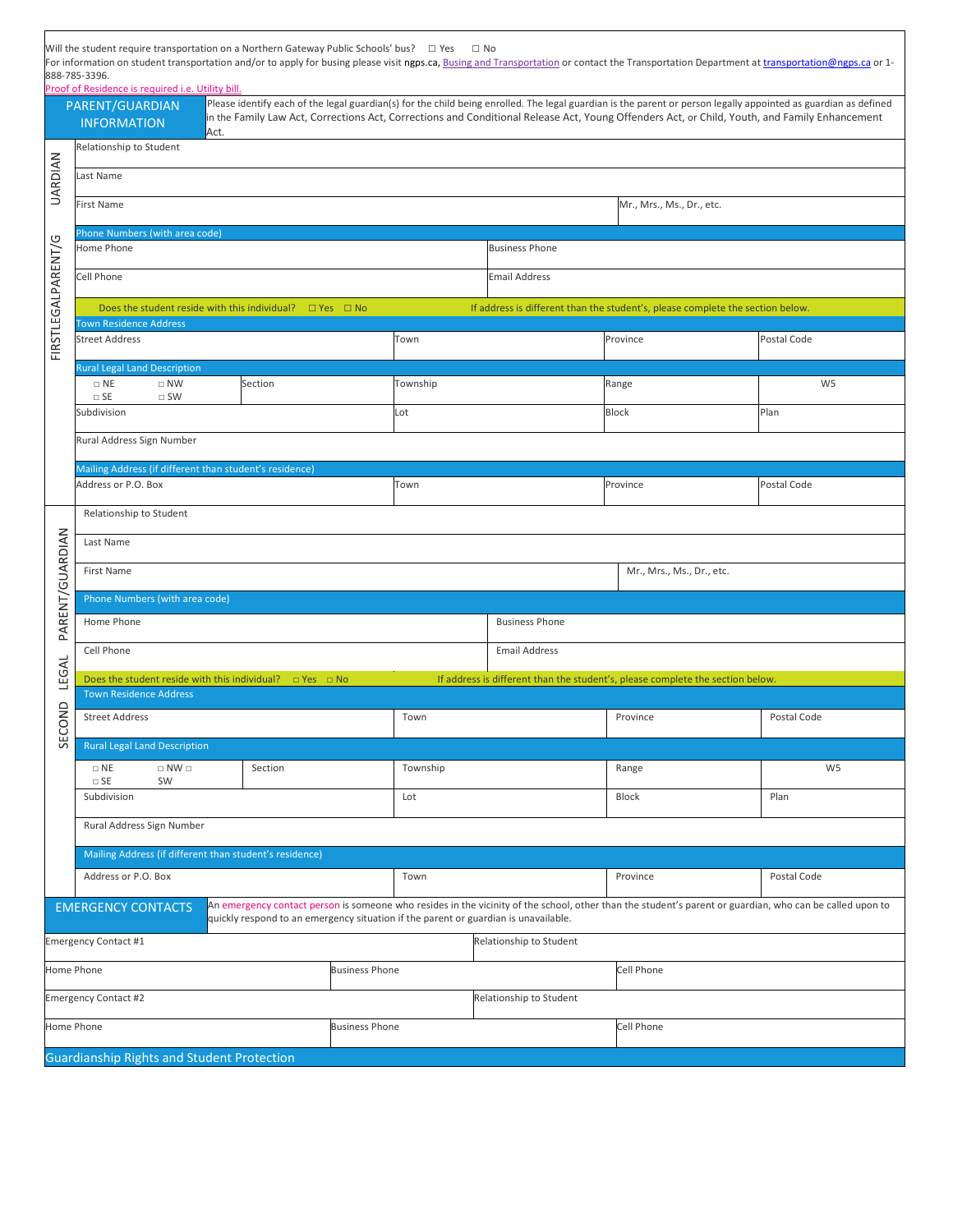| Guardians of the student must be identified to ensure each party's rights are respected. If an order does exist affecting guardianship rights or custody or access rights, a copy of the order will be |
|--------------------------------------------------------------------------------------------------------------------------------------------------------------------------------------------------------|
| required to be placed in the student record. The court seal must be evident on the order. In rare instances, a child may be designated as "protected" if a court issues a restraining order under      |
| the Child Welfare Act, Divorce Act, Young Offenders Act or similar legislation.                                                                                                                        |

| Does a legal document exist? □ Yes □ No |  |  |  |
|-----------------------------------------|--|--|--|
|-----------------------------------------|--|--|--|

Type of Legal Document □ Access and/or Custody □ Parenting □ Guardianship □ Protection

Document Expiry Date (MM/DD/YYYY, if applicable)

Where a person claims to be a parent or guardian, or claims the existence of any limitation on the authority of a parent or guardian, the onus is on the person to provide proof of the claim. Please ensure that the division has copies of all current orders or agreements addressing guardianship rights, responsibilities, and entitlements or otherwise affecting the custody of or access to your child.

| <b>Family Circumstances</b>                                                                                                                                                                                                                                                                                                                                                                                                                                                                                                                                                                                                   |                 |
|-------------------------------------------------------------------------------------------------------------------------------------------------------------------------------------------------------------------------------------------------------------------------------------------------------------------------------------------------------------------------------------------------------------------------------------------------------------------------------------------------------------------------------------------------------------------------------------------------------------------------------|-----------------|
| Are there family circumstances you wish to share with the school?<br>If yes, please make an appointment with the principal.<br>$\square$ No<br>$\square$ Yes                                                                                                                                                                                                                                                                                                                                                                                                                                                                  |                 |
| Independent Student Status                                                                                                                                                                                                                                                                                                                                                                                                                                                                                                                                                                                                    |                 |
| The School Act defines an independent student as someone who is (i) 18 years of age or older, or (ii) 16 years of age or older and (a) who is living independently, or (b) who is party to an<br>agreement under Section 57.2 of the Child, Youth, and Family Enhancement Act.                                                                                                                                                                                                                                                                                                                                                |                 |
| Are you claiming status as an Independent Student under the definition of the School Act ? $\Box$ Yes $\Box$ No                                                                                                                                                                                                                                                                                                                                                                                                                                                                                                               |                 |
| Francophone Rights                                                                                                                                                                                                                                                                                                                                                                                                                                                                                                                                                                                                            |                 |
| According to Section 10 of the School Act and Section 23 of the Canadian Charter of Rights and Freedoms, a parent or legal guardian who is a Canadian citizen has the right to have his/her<br>children receive school instruction in French. This applies if the parent/guardian is a resident of Alberta and French was the first language learned, and is still understood, by at least one parent<br>or one or more of the parents or one or more of their children have received/are receiving instruction in a French First Language Program or school in Canada (this does not include a French<br>Immersion program). |                 |
| Do you claim entitlement to a Francophone Education under the terms of the School Act ? $\Box$ Yes $\Box$ No                                                                                                                                                                                                                                                                                                                                                                                                                                                                                                                  |                 |
| If you have answered yes, the Student Record Regulation requires Northern Gateway Public Schools to release demographic information about the student and parent to the local Francophone<br>Education Board upon written request from the school jurisdiction.                                                                                                                                                                                                                                                                                                                                                               |                 |
| If yes, do you wish to exercise your right to have your child educated in French? $\Box$ Yes $\Box$ No                                                                                                                                                                                                                                                                                                                                                                                                                                                                                                                        |                 |
| In Alberta, parents can only exercise this right by enrolling their child in a French First Language (Francophone) Program offered by a Francophone Regional Authority.                                                                                                                                                                                                                                                                                                                                                                                                                                                       |                 |
| <b>Indigenous Self-Declaration</b>                                                                                                                                                                                                                                                                                                                                                                                                                                                                                                                                                                                            |                 |
| If you wish to identify that your child has First Nations, Métis or Inuit ancestry, please specify:                                                                                                                                                                                                                                                                                                                                                                                                                                                                                                                           |                 |
| □ Status/First Nations<br>□ Non-Status/First Nations<br>$\Box$ Métis<br>$\Box$ Inuit                                                                                                                                                                                                                                                                                                                                                                                                                                                                                                                                          |                 |
| For further information, please refer to Alberta's First Nations, Métis or Inuit Self-Identification or contact Alberta Education at 780-427-8501.                                                                                                                                                                                                                                                                                                                                                                                                                                                                            |                 |
| If you have questions regarding the collection of student information by the school board, please contact the Assistant Superintendent at 780-778-2800 or                                                                                                                                                                                                                                                                                                                                                                                                                                                                     | 1-800-262-8674. |
| <b>Student Treaty Status and Residency</b>                                                                                                                                                                                                                                                                                                                                                                                                                                                                                                                                                                                    |                 |
| Does this student have treaty status? $\Box$ Yes $\Box$ No<br>Does this student reside on reserve? $\Box$ Yes<br>$\Box$ No                                                                                                                                                                                                                                                                                                                                                                                                                                                                                                    |                 |
| Indian Registry Number (IRN - ten digit number)                                                                                                                                                                                                                                                                                                                                                                                                                                                                                                                                                                               |                 |
| Name of Reserve                                                                                                                                                                                                                                                                                                                                                                                                                                                                                                                                                                                                               |                 |
| Complete Address on Reserve                                                                                                                                                                                                                                                                                                                                                                                                                                                                                                                                                                                                   |                 |
| Digital Citizenship and Technology Use                                                                                                                                                                                                                                                                                                                                                                                                                                                                                                                                                                                        |                 |
| As a condition of using Northern Gateway Public Schools network resources, I understand that access to division information resources, including access to internet and cloud-based resources,<br>is a privilege and agree to abide by Administrative Procedure 140 - Digital Citizenship and the regulations identified in the Northern Gateway Digital Citizenship - Technology Use Agreement.                                                                                                                                                                                                                              |                 |
| Please initial to indicate that you have read and understood the policies and regulations identified above.                                                                                                                                                                                                                                                                                                                                                                                                                                                                                                                   | Initials        |
| Using and Disclosing Personal Information                                                                                                                                                                                                                                                                                                                                                                                                                                                                                                                                                                                     |                 |
| Northern Gateway Public Schools recognizes that all procedures for the collection and storing of information by division staff in the course of affairs and procedures regulating the release of<br>information to other parties must follow provisions of the Freedom of Information and Protection of Privacy (FOIP) Act. Access to information is guided by Administrative Procedure 180 -<br>Freedom of Information and Protection of Privacy. Further details can be found in our FOIP and Media Consent document.                                                                                                       |                 |
|                                                                                                                                                                                                                                                                                                                                                                                                                                                                                                                                                                                                                               |                 |
| Please initial to indicate that you have read and understood the policies and regulations identified above.                                                                                                                                                                                                                                                                                                                                                                                                                                                                                                                   | Initials        |